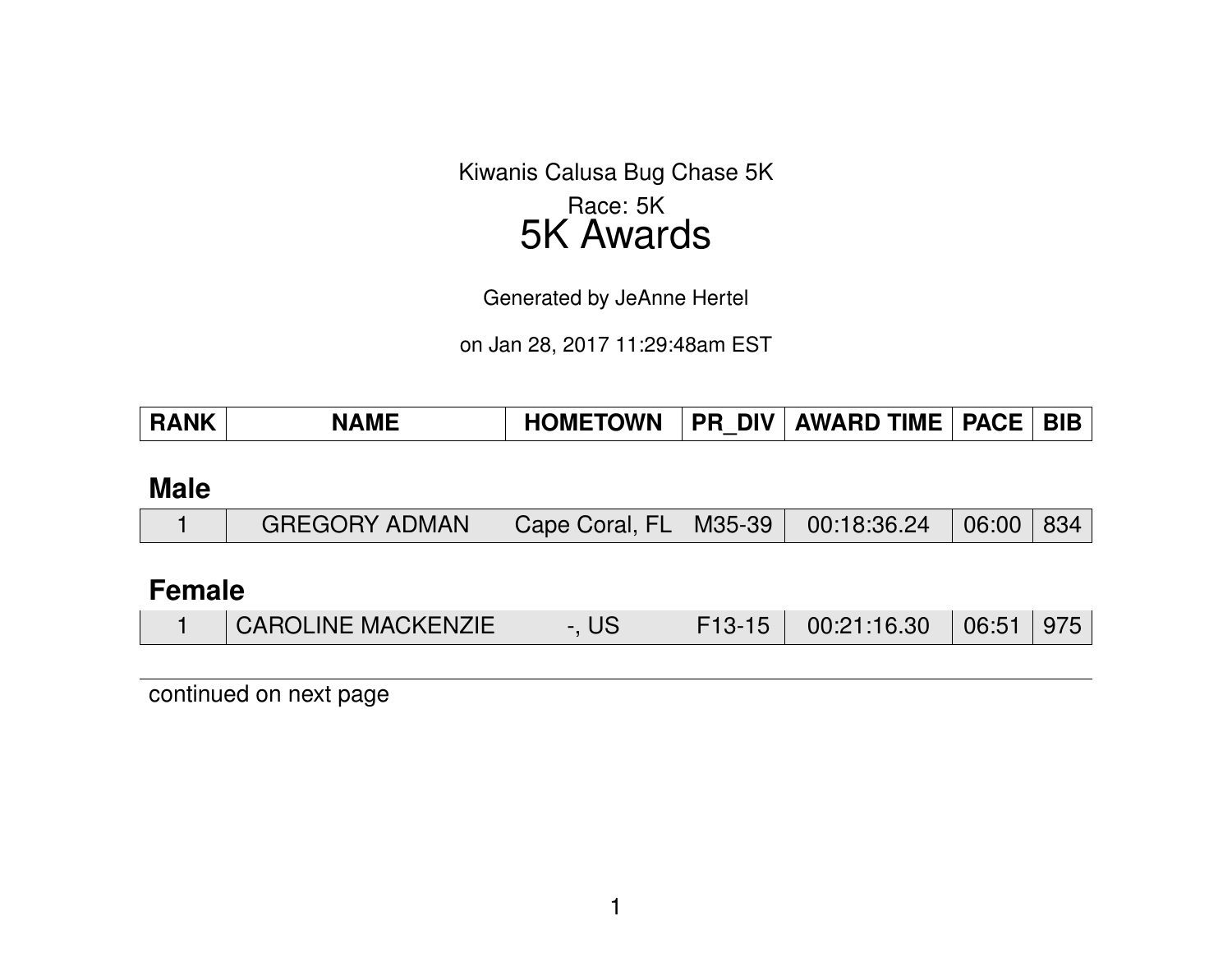| <b>RANK</b> | <b>NAME</b>         | <b>HOMETOWN</b>         | PR_DIV   AWARD TIME   PACE   BIB |       |     |
|-------------|---------------------|-------------------------|----------------------------------|-------|-----|
|             | <b>Male Masters</b> |                         |                                  |       |     |
|             | <b>PAUL WHITE</b>   | Aurora, Canada   M50-54 | 00:19:25.27                      | 06:16 | 937 |

#### **Female Masters**

|  | <b>MARYANNE HINKES</b> | Oregon, WI |  | $\mid$ F60-64 $\mid$ 00:24:34.77 $\mid$ 07:55 836 |  |  |
|--|------------------------|------------|--|---------------------------------------------------|--|--|
|--|------------------------|------------|--|---------------------------------------------------|--|--|

### **Male Grand Masters**

| TAUL WITH L  | Rurora, Canada   M50-54 |          | <u>AA.1A.AE AZ</u><br>$\overline{00.13.43.47}$ |             |  |
|--------------|-------------------------|----------|------------------------------------------------|-------------|--|
| DAVID BROWNE | Naples, FL              | M55-59 l | $\vert\phantom{0}00$ :20:06.78                 | 06:29   909 |  |

#### **Female Grand Masters**

| <b>MADVANNIE LIINIIZEO</b><br><u>WALLANTE TIINKLO</u> | Oregon, WH | F60-64 | <del>00:24:34.77</del>    | <del>07:55</del> ∣ <del>836</del> ∣ |  |
|-------------------------------------------------------|------------|--------|---------------------------|-------------------------------------|--|
| CHRISTINE COULTHARD   Fort Myers, FL   F50-54         |            |        | $\frac{1}{2}$ 00:25:48.12 | 08:19   899                         |  |

# **Male Senior Grand Masters**

| <b>AL NAVARRO</b>                                                                                    | Blissfield, MI   M60-64   00:22:52.77   07:22   966 |  |  |
|------------------------------------------------------------------------------------------------------|-----------------------------------------------------|--|--|
| a shekarar 1992 - An tarihin shekarar 1992 - An tarihin shekarar 1992 - An tarihin shekarar 1993 - A |                                                     |  |  |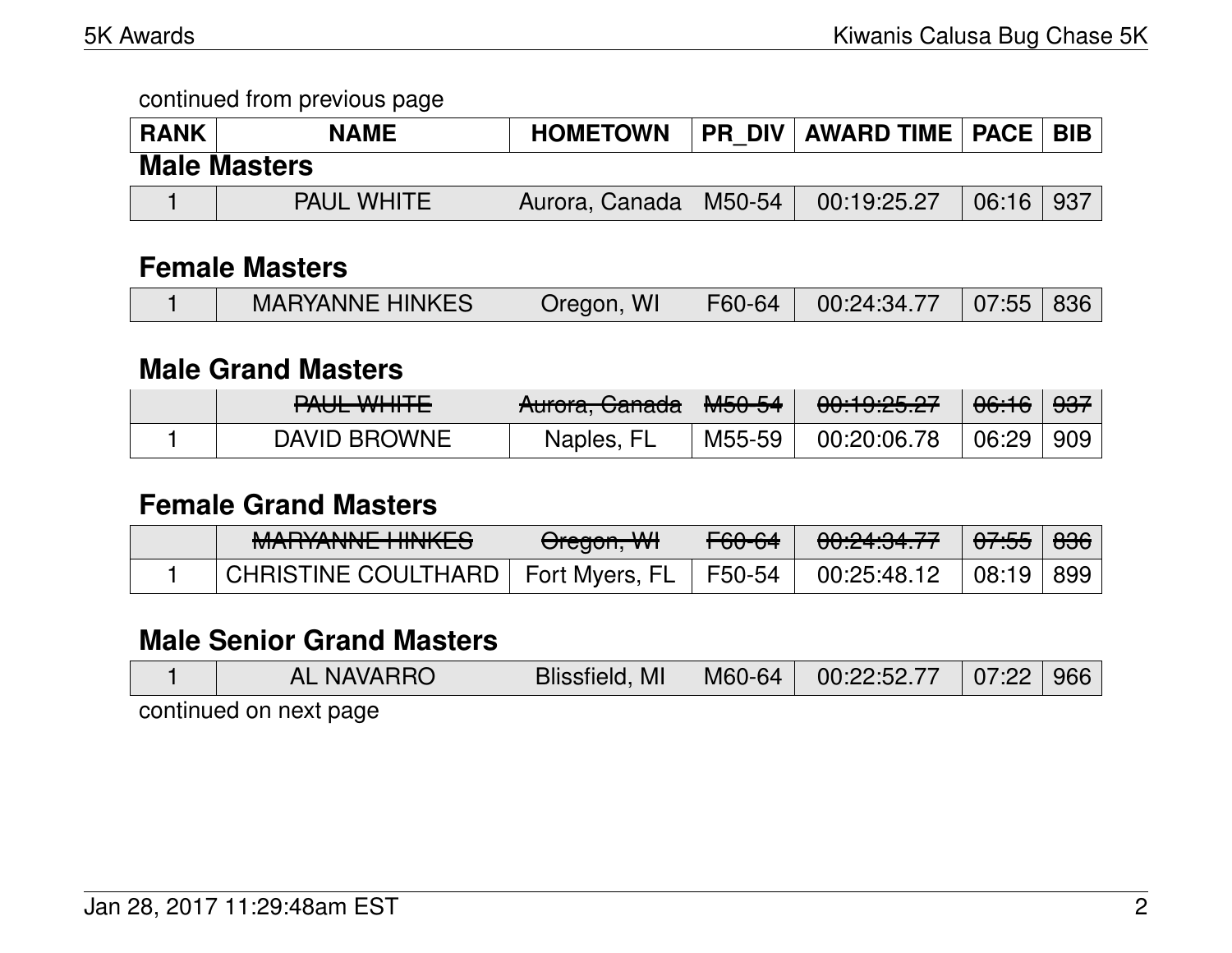| <b>RANK</b> | <b>NME</b> | <b>HOMETOWN</b> | <b>DIV</b><br><b>PR</b> | <b>AWARD TIME</b> | <b>PACE</b> | <b>BIE</b> |
|-------------|------------|-----------------|-------------------------|-------------------|-------------|------------|
|-------------|------------|-----------------|-------------------------|-------------------|-------------|------------|

# **Female Senior Grand Masters**

| MADVANNIE LIINIIZEO<br><u>MALUANNE HINKEJ</u> | <del>Oregon, WI</del>         | F60-64 | 0.0101317<br>00. <del>41</del> .04.77 | <del>07:55</del> | <del>836</del> |
|-----------------------------------------------|-------------------------------|--------|---------------------------------------|------------------|----------------|
| <b>ANNIE HOUBEN</b>                           | Sebringville, Canada   F60-64 |        | 00:27:21.01                           | 08:49   898      |                |

### **M0-9**

| <b>ANTONIO MITCHELL</b> | Fort Myers, FL | $M0-9$ | 00:25:04.45 | $08:05$ 873      |     |
|-------------------------|----------------|--------|-------------|------------------|-----|
| <b>JULIAN MITCHELL</b>  | Fort Myers, FL | $M0-9$ | 00:25:06.19 | $08:05 \mid 872$ |     |
| <b>CROSS NEWTON</b>     | Fort Myers, FL | $M0-9$ | 00:26:43.91 | 08:37            | 788 |

# **F0-9**

| <b>SCHYLAR YIANOUKOS</b> | Fort Myers, FL | $F0-9$ | 00:25:06.68 | 08:05                             | 774 |
|--------------------------|----------------|--------|-------------|-----------------------------------|-----|
| <b>KASEY CON</b>         | Fort Myers, FL | $F0-9$ | 00:25:45.79 | $\vert$ 08:18 $\vert$ 856 $\vert$ |     |
| <b>KYLEY CON</b>         | Fort Myers, FL | $F0-9$ | 00:29:41.94 | 09:34   855                       |     |

# **M10-12**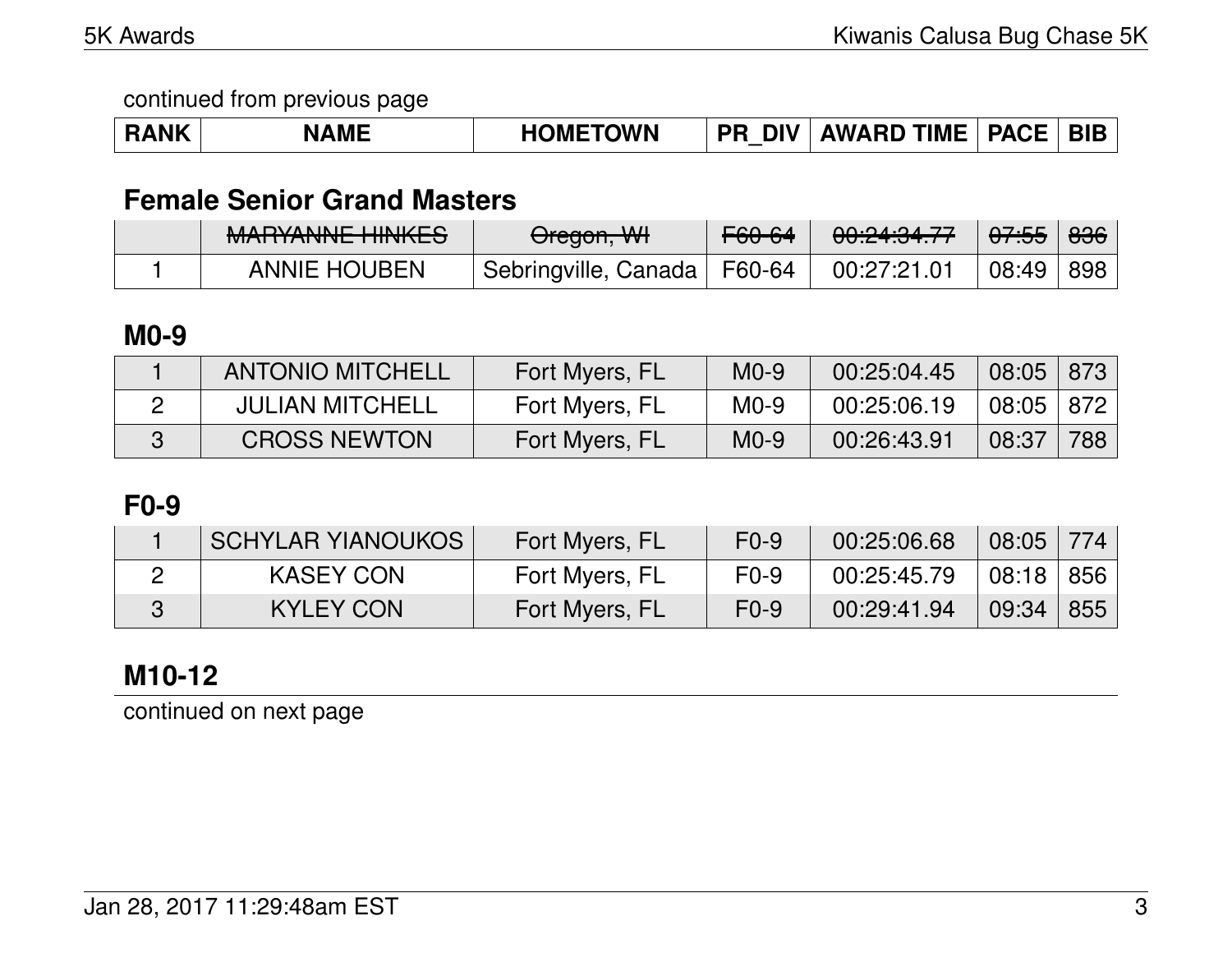| <b>RANK</b> | <b>NAME</b>            | <b>HOMETOWN</b>           | <b>PR DIV AWARD TIME PACE BIB</b> |                                |  |
|-------------|------------------------|---------------------------|-----------------------------------|--------------------------------|--|
|             | <b>MATTHEW WEILER</b>  | Fort Myers, $FL$   M10-12 | 00:19:39.30                       | $06:20$ 945                    |  |
|             | <b>COLLIN MEAGHER</b>  | Fort Myers, FL   M10-12   | 00:22:32.99                       | $07:16$   901                  |  |
| 3           | <b>CHARLIE MEAGHER</b> | Fort Myers, $FL$   M10-12 | 00:22:33.19                       | $\mid$ 07:16 $\mid$ 902 $\mid$ |  |

# **F10-12**

| <b>PIPER KELLEHER</b>   | Fort Myers, FL   F10-12   | $\mid$ 00:23:03.57 $\mid$ 07:26 $\mid$ 916 $\mid$ |             |  |
|-------------------------|---------------------------|---------------------------------------------------|-------------|--|
| <b>MICHYLA PERSHELL</b> | Cape Coral, $FL$   F10-12 | $00:28:44.25$ $\parallel$                         | 09:15 887   |  |
| TANNER DREW             | Fort Myers, $FL$   F10-12 | 00:28:45.61                                       | $09:16$ 866 |  |

### **M13-15**

| <b>PATRICK MURPHY</b>                          | Fort Myers, FL   M13-15                                  | 00:18:38.70                            | 06:01            | 960 |
|------------------------------------------------|----------------------------------------------------------|----------------------------------------|------------------|-----|
| <b>MAXTON SHIEH</b>                            | $^{\circ}$ Fort Myers, FL $\parallel$ M13-15 $\parallel$ | $00:22:32.62 \; \mid 07:16 \mid 963$ , |                  |     |
| ADAM OAKES-LOTTRIDGE   Fort Myers, FL   M13-15 |                                                          | 00:26:35.05                            | $08:34 \mid 929$ |     |

# **F13-15**

|                                                    | CADOLINIE MACIZENIZIE<br><u>UMIULINE MAUNENZIE</u> | ᡂ | <u>ਸਰਸਰ</u> | 0.01.100<br><del>uu. בה האוס</del> | $\triangle$ C.E.1<br>᠊ᠸᠦᡂ |  |  |  |  |
|----------------------------------------------------|----------------------------------------------------|---|-------------|------------------------------------|---------------------------|--|--|--|--|
| المنمام مناطبتم مناميما المامينية والمستطاعين ماما |                                                    |   |             |                                    |                           |  |  |  |  |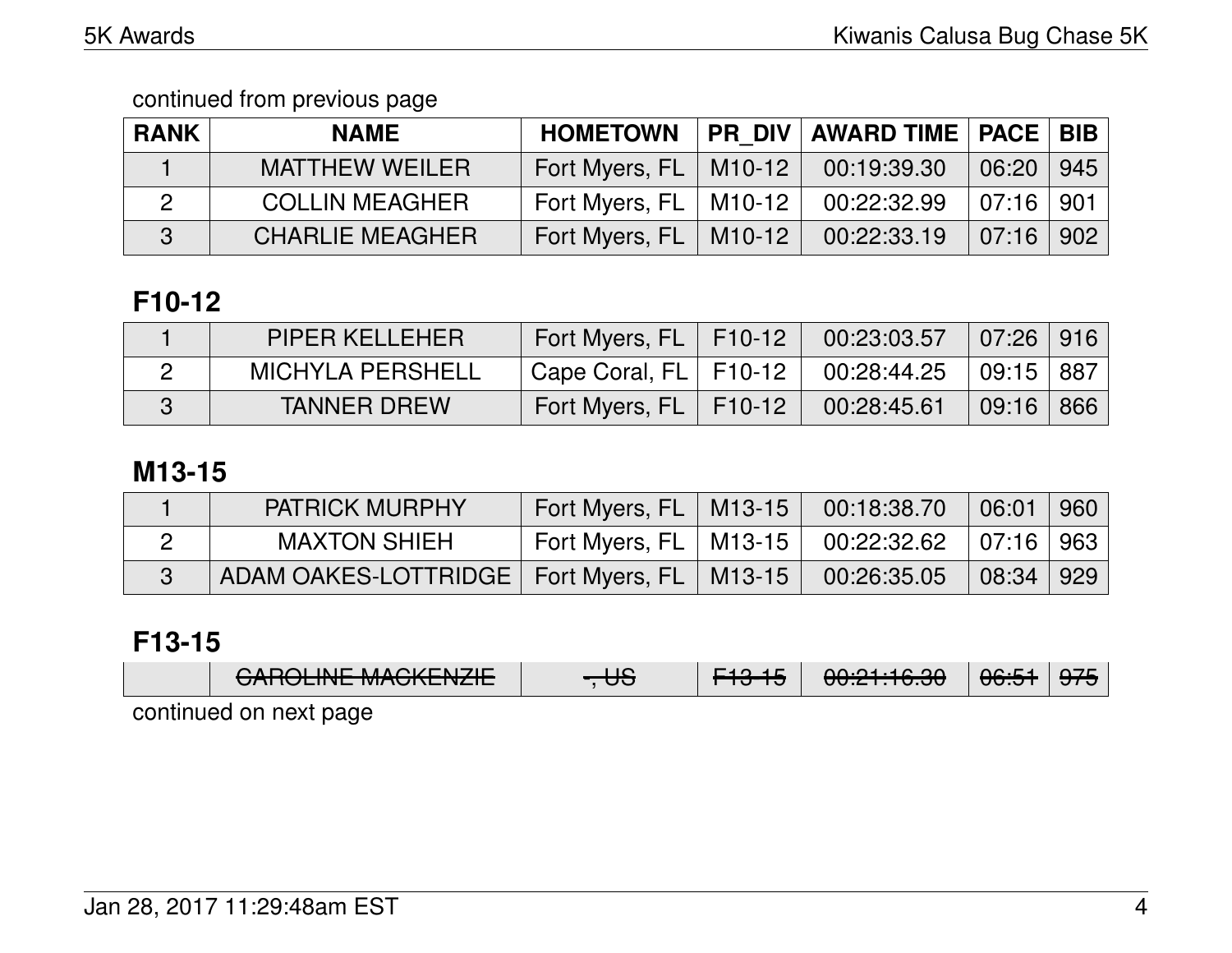continued from previous page

| <b>RANK</b> | <b>NAME</b>            | <b>HOMETOWN</b> |          | PR_DIV   AWARD TIME   PACE   BIB |           |     |
|-------------|------------------------|-----------------|----------|----------------------------------|-----------|-----|
|             | <b>JACQUELINE LEON</b> | Labelle, FL     | $F13-15$ | 00:23:50.79                      | 07:41 970 |     |
|             | <b>JAMIE TANTO</b>     | Greensburg, PA  | F13-15   | 00:26:18.11                      | 08:28     | 925 |
|             | <b>JEN VIGNESS</b>     | Fort Myers, FL  | F13-15   | 00:29:01.43                      | 09:21     | 976 |

# **F16-19**

| <b>ESMERALDA RODRIGUEZ</b> | Labelle, FL | F <sub>16</sub> -19 | 00:22:09.43 | $07:08$   978 |     |
|----------------------------|-------------|---------------------|-------------|---------------|-----|
| LISANDRA MARTINEZ          | Labelle, FL | F16-19              | 00:23:59.15 | 07:44 961     |     |
| ALONDRA REYNA              | Labelle, FL | F <sub>16</sub> -19 | 00:24:52.23 | 08:01         | 957 |

### **M20-24**

| <b>GABRIEL MIRANDA</b> | Lehigh Acres, FL | $\mid$ M20-24 $\mid$ 00:20:05.29   | 06:28 972 |  |
|------------------------|------------------|------------------------------------|-----------|--|
| <b>KEVIN BOWLES</b>    | Fort Myers, FL   | M20-24   00:22:23.96   07:13   767 |           |  |

# **F20-24**

|  | LINDSAY FIRESTONE | North Fort Myers, FL   F20-24   00:53:37.92   17:16   987 |  |  |  |  |
|--|-------------------|-----------------------------------------------------------|--|--|--|--|
|--|-------------------|-----------------------------------------------------------|--|--|--|--|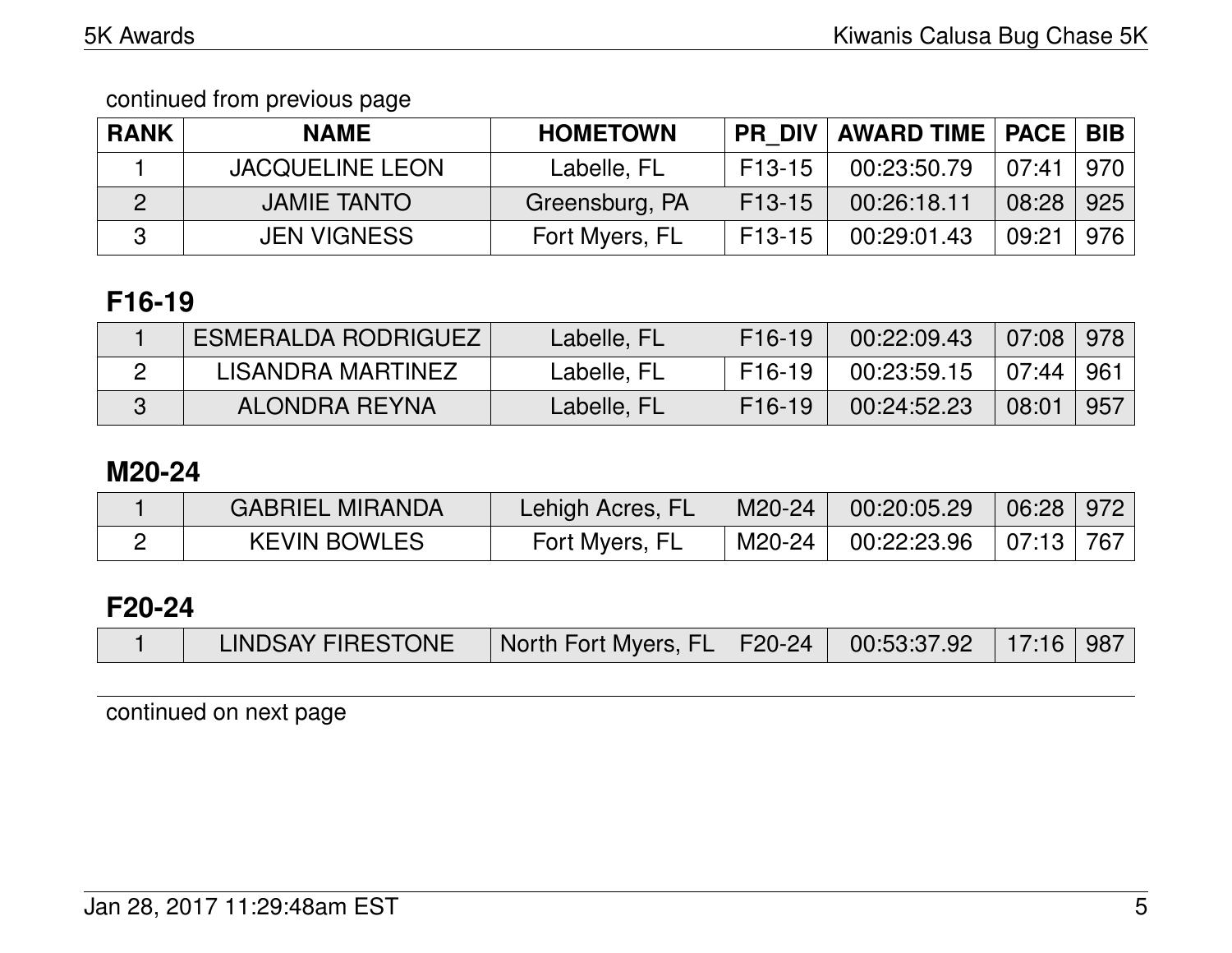| <b>RANK</b> | <b>NAME</b>                               |  | HOMETOWN   PR DIV   AWARD TIME   PACE   BIB |  |
|-------------|-------------------------------------------|--|---------------------------------------------|--|
| M25-29      |                                           |  |                                             |  |
|             | JACOB RYTLEWSKI   Fort Myers, FL   M25-29 |  | $00:32:00.44$   10:19   777                 |  |

#### **F25-29**

| <b>CAITLIN GARCIA</b>                                                | Fort Myers, FL   F25-29   00:35:32.41   11:27   848 |  |  |
|----------------------------------------------------------------------|-----------------------------------------------------|--|--|
| LINDSEY MAURER   Fort Myers, FL   F25-29   00:43:20.77   13:58   800 |                                                     |  |  |
| JORDAN HUSAR                                                         | Cape Coral, FL   F25-29   01:01:49.06   19:54   832 |  |  |

#### **M30-34**

| <b>CHRIS MOYER II</b> | Pineland, $FL$   M30-34                             | $\begin{array}{ c c c c c c c c } \hline 00:19:31.03 & 06:17 & 920 \hline \end{array}$ |  |
|-----------------------|-----------------------------------------------------|----------------------------------------------------------------------------------------|--|
| <b>SEAN PHAM</b>      | Fort Myers, FL   M30-34   00:21:08.46   06:49   988 |                                                                                        |  |
| <b>WILLIAM YETTER</b> | $\vert$ Cape Coral, FL $\vert$ M30-34 $\vert$       | $00:23:45.54$ 07:39 817                                                                |  |

### **F30-34**

| RACHEL TOOMEY   Cape Coral, FL   F30-34   00:25:19.81   08:10   831  |  |  |  |
|----------------------------------------------------------------------|--|--|--|
| NICHOL MASTERS   Cape Coral, FL   F30-34   00:25:37.54   08:15   924 |  |  |  |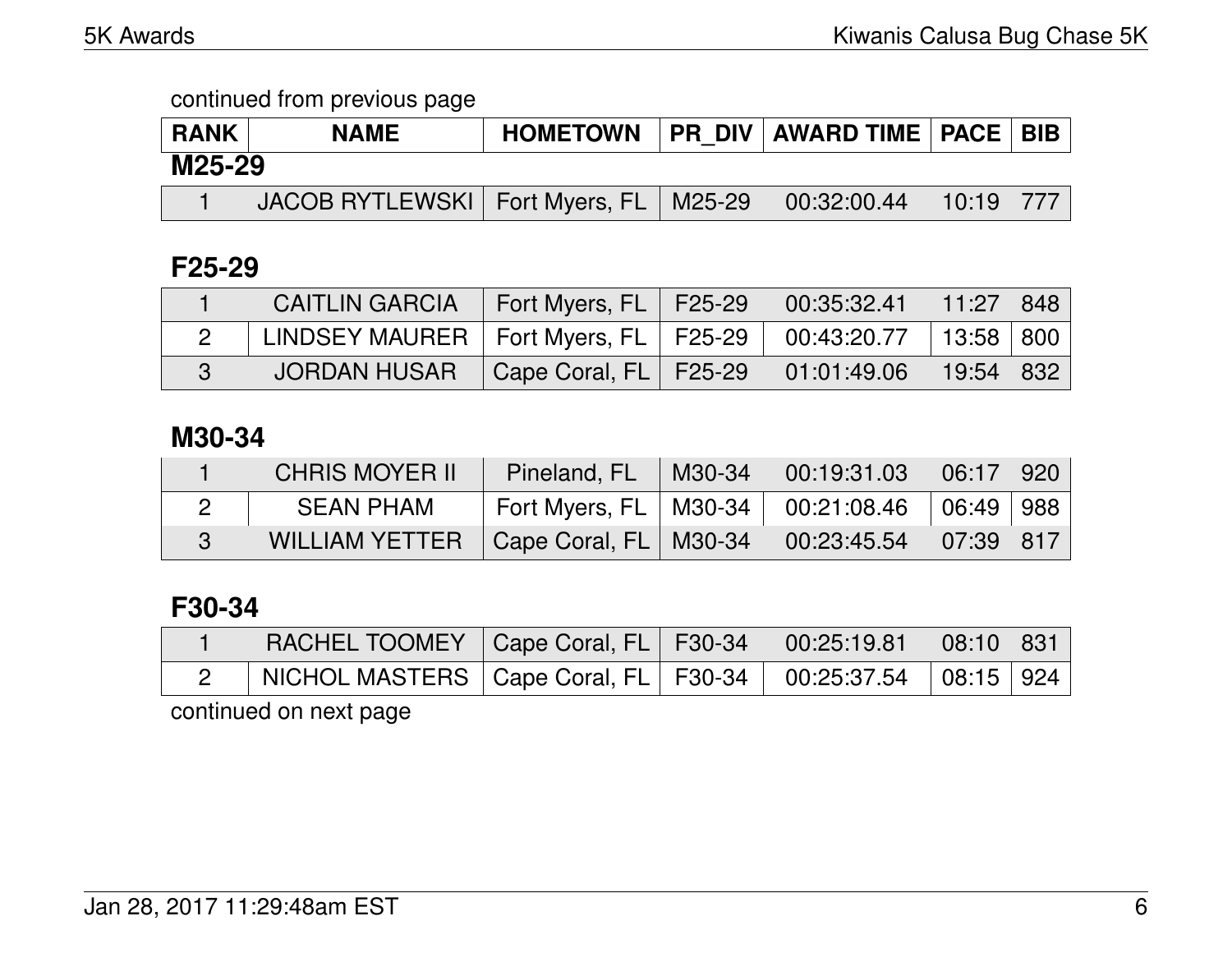| <b>RANK</b> | <b>NAME</b>     | HOMETOWN   PR DIV   AWARD TIME   PACE   BIB          |  |  |
|-------------|-----------------|------------------------------------------------------|--|--|
|             | <b>STACY VU</b> | Casselberry, FL   F30-34   00:26:45.92   08:37   827 |  |  |

### **M35-39**

| CDECODY ADMAN<br><b>UNLUVIN APIWAN</b> | Gape Goral, FL | <del>M35-39</del> | 00:10:36.24 | <del>06:00</del> | 834   |
|----------------------------------------|----------------|-------------------|-------------|------------------|-------|
| <b>JOHN YIANOUKOS</b>                  | Fort Myers, FL | M35-39            | 00:25:08.60 | 08:06            | 954   |
| <b>TERENCE BARBER</b>                  | Fort Myers, FL | M35-39            | 00:31:07.86 | 10:02            | ∣ 952 |
| LUIS CELAYA                            | Fort Myers, FL | M35-39            | 00:32:15.94 | $10:24$   914    |       |

## **F35-39**

| AMY LUCAS           | Fort Myers, $FL$   F35-39 |                                                                                                                                                                                 |  |
|---------------------|---------------------------|---------------------------------------------------------------------------------------------------------------------------------------------------------------------------------|--|
|                     |                           |                                                                                                                                                                                 |  |
| <b>HALEY TURNER</b> | Fort Myers, FL   F35-39   | $\begin{array}{ c c c c c c c c } \hline \rule{0pt}{1.5ex} & \rule{0pt}{2.5ex} 00:28:16.92 & \rule{0pt}{2.5ex} & \rule{0pt}{2.5ex} 09:07 & \rule{0pt}{2.5ex} & 858 \end{array}$ |  |

## **M40-44**

| <b>AARON MILLER</b> | Fort Myers, FL   M40-44   00:29:29.11   09:30   815 |                              |  |
|---------------------|-----------------------------------------------------|------------------------------|--|
| <b>ERIK REESE</b>   | Estero, FL                                          | M40-44 00:29:35.68 09:32 965 |  |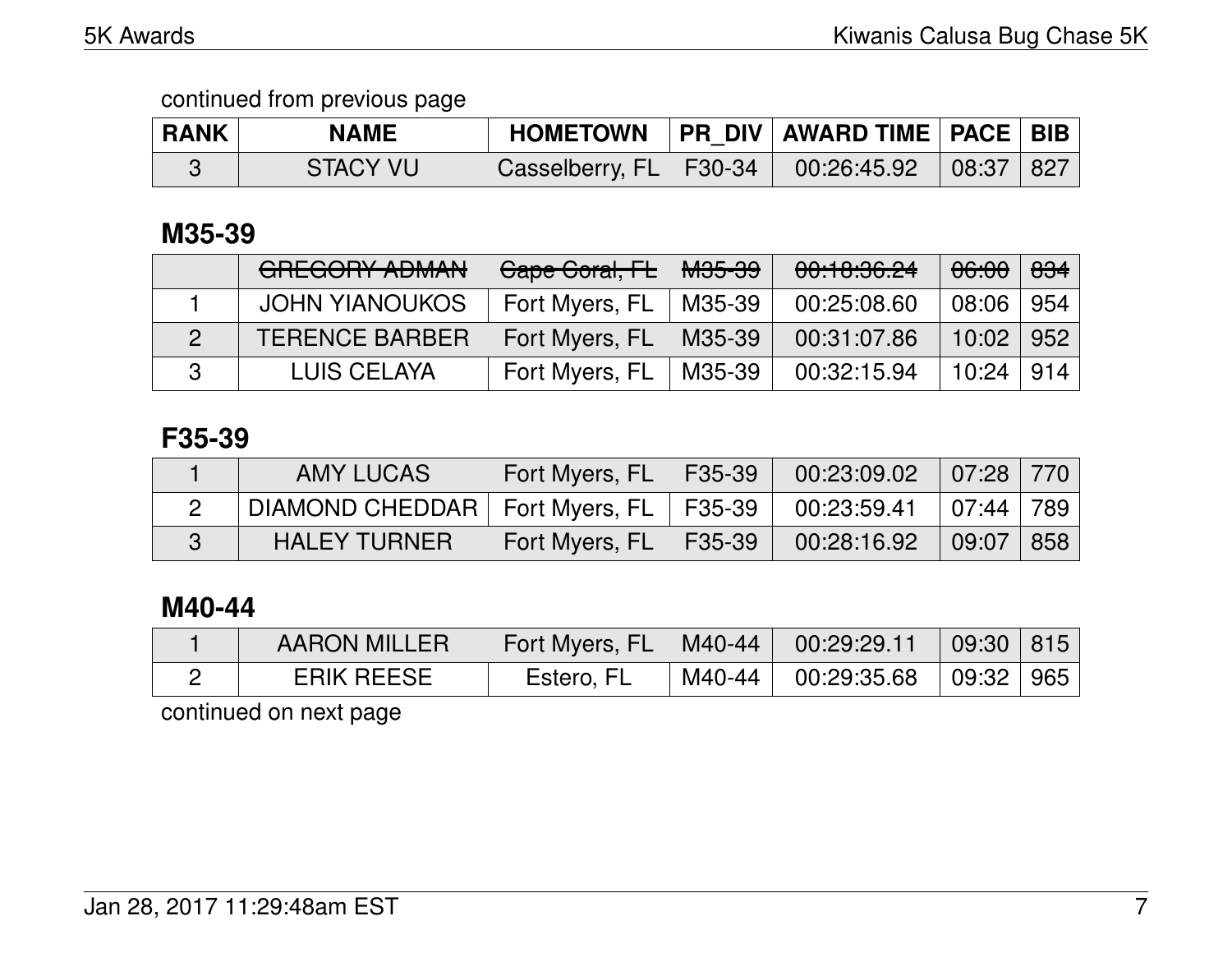| <b>RANK</b> | <b>NAME</b>        | <b>HOMETOWN</b> |               | PR DIV   AWARD TIME   PACE   BIB |           |  |
|-------------|--------------------|-----------------|---------------|----------------------------------|-----------|--|
|             | <b>MATT HORTON</b> | Fort Myers, FL  | $\mid$ M40-44 | 00:32:13.88                      | 10:23 943 |  |

### **F40-44**

| <b>JAMI MAXWELL</b>      | Fort Myers, FL | F40-44 | 00:24:38.64 | $07:56$ 928 |  |
|--------------------------|----------------|--------|-------------|-------------|--|
| AMY DREW                 | Fort Myers, FL | F40-44 | 00:30:12.04 | $09:44$ 865 |  |
| <b>GRETCHEN SANTILLI</b> | Fort Myers, FL | F40-44 | 00:30:13.50 | $09:44$ 850 |  |

#### **M45-49**

| <b>TORRIN BRAUCH</b>    | Bonita Springs, FL   M45-49 |        | 00:19:42.09             | $06:21$   982 |  |
|-------------------------|-----------------------------|--------|-------------------------|---------------|--|
| <b>SCOTT WERNERT</b>    | Fort Myers, FL              | M45-49 | $00:27:51.16$ 08:58 811 |               |  |
| <b>MATTHEW DONNELLY</b> | Cape Coral, FL              | M45-49 | 00:33:16.00             | $10:43$   840 |  |

## **F45-49**

| <b>JESS KURTI</b>      | Kissimmee, FL  | F45-49 | 00:27:04.96 | 08:44 933                  |  |
|------------------------|----------------|--------|-------------|----------------------------|--|
| <b>SHELLEY STARNER</b> | Fort Myers, FL | F45-49 | 00:28:17.20 | $\mid 09:07 \mid 878 \mid$ |  |
| DEENA DIA              | Fort Myers, FL | F45-49 | 00:33:02.47 | $10:39$   930              |  |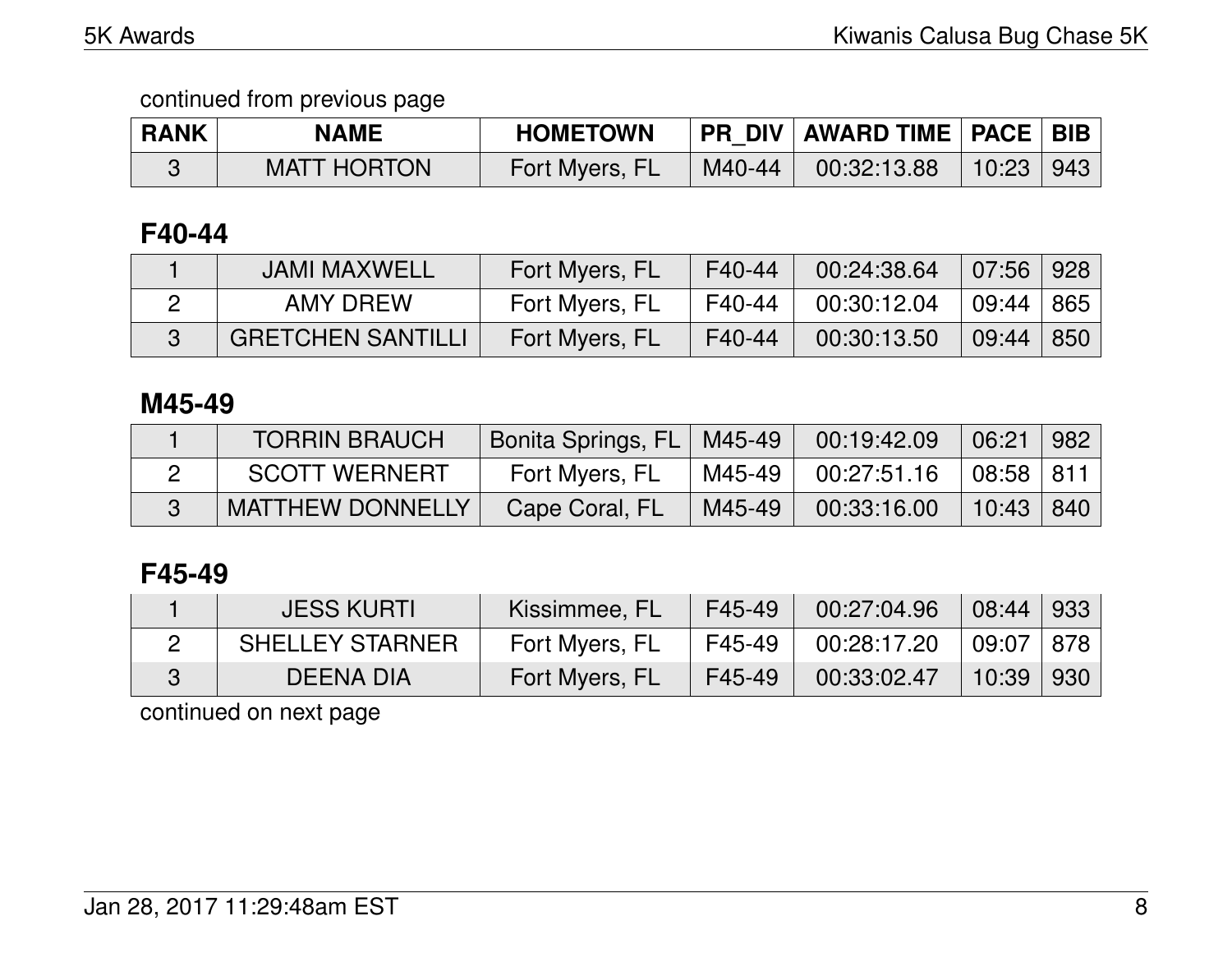| <b>RANK</b><br><b>AME</b> | <b>HOMETOWN</b> | <b>DIV</b><br><b>PR</b> | <b>AWARD TIME</b> | PACE BIB |  |
|---------------------------|-----------------|-------------------------|-------------------|----------|--|
|---------------------------|-----------------|-------------------------|-------------------|----------|--|

#### **M50-54**

| $D$ $I$ $II$ $I$ $I$ $II$ $II$ $T$ $T$<br><b>INGLIVITIE</b> | <del>Aurora, Canada</del>                            | M <sub>50-54</sub> | 0.100507<br><del>uu.itu.cu</del> | <del>06:16</del> ∂  | ∕ <del>937</del> ⁄ |
|-------------------------------------------------------------|------------------------------------------------------|--------------------|----------------------------------|---------------------|--------------------|
| <b>CHARLES REAGAN</b>                                       | $^{\circ}$ North Fort Myers, FL $\mid$ M50-54 $\mid$ |                    | 00:28:54.22                      | $\mid$ 09:19 $\mid$ | 「981」              |

# **F50-54**

| <u>CUDICTINIE COULTUADD</u><br><u>UTIMOTINE UUULITIMITU</u> | Fort Myers, FL       | <del>F50-54</del> | 00:25:40.12 | <del>08:19</del> | 899        |
|-------------------------------------------------------------|----------------------|-------------------|-------------|------------------|------------|
| <b>KATHLEEN KELLY OLIVETO</b>                               | Fort Myers, FL       | F50-54            | 00:29:37.03 | 09:32            | $\mid$ 974 |
| <b>TERESA WHITE</b>                                         | Naples, FL           | F50-54            | 00:30:23.69 | 09:47            | 938        |
| DONNA NAGEL                                                 | Clinton Township, MI | F50-54            | 00:31:32.89 | 10:10            | $+794$     |

# **M55-59**

| <b>DAVID DDOWNIE</b><br><b>DAVID DI IU VINE</b> | Naples, FL     | <del>M55-59</del> | <u>AA.AA.AC 70</u><br><u>00.20.00.70</u> | 06:29 | <del>909</del> |
|-------------------------------------------------|----------------|-------------------|------------------------------------------|-------|----------------|
| <b>TOM SAMMONS</b>                              | Cape Coral, FL | M55-59            | 00:23:59.31                              | 07:44 | 946            |
| <b>MICHAEL TUCKER</b>                           | Franklin, MI   | M55-59            | 00:27:00.42                              | 08:42 | 790            |
| <b>JEF FROST</b>                                | Labelle, FL    | M55-59            | 00:28:33.06                              | 09:12 | 944            |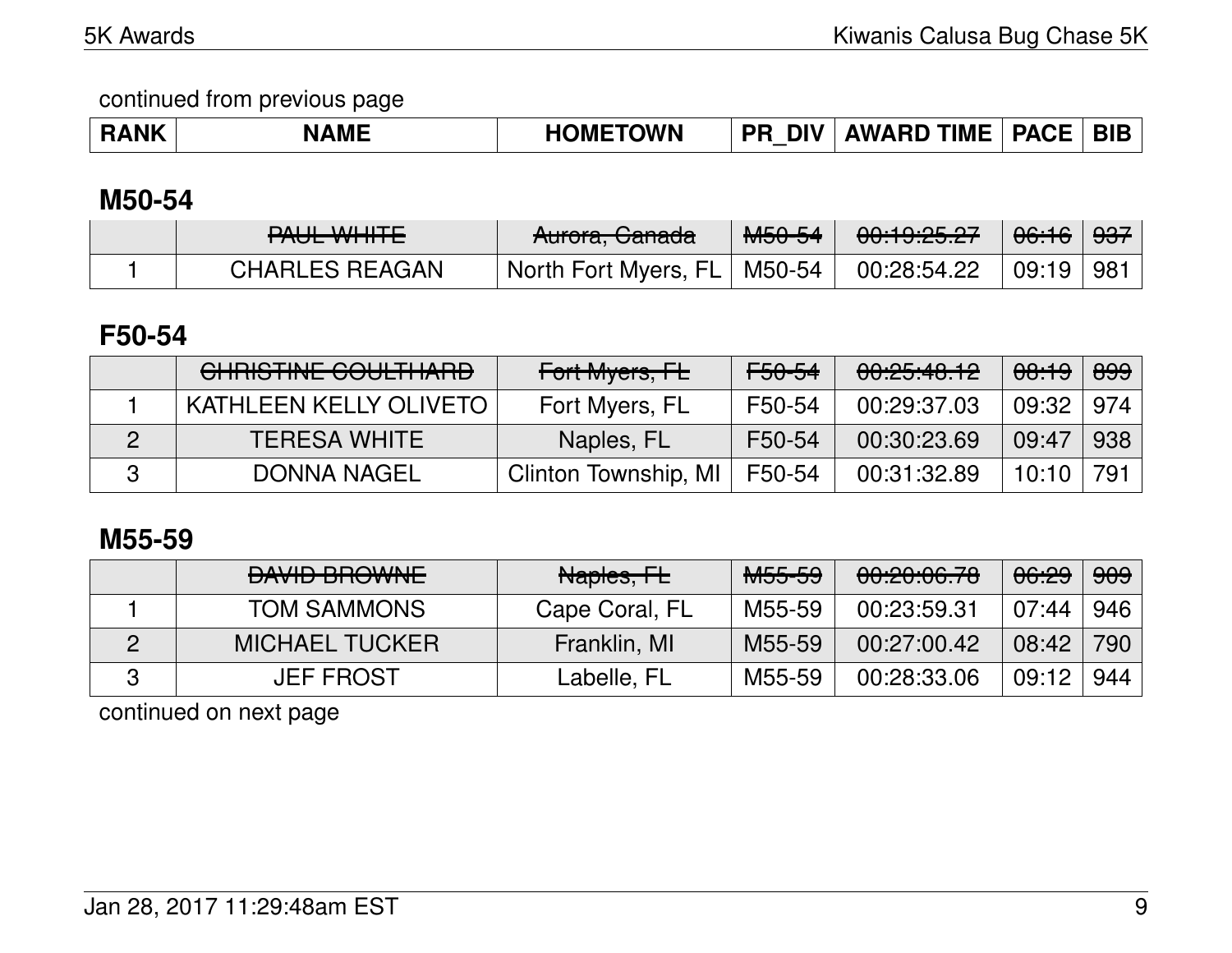| <b>RANK</b> | <b>NAME</b> | <b>HOMETOWN</b> | DIV.<br><b>PR</b> | <b>AWARD TIME   PACE  </b> |  | <b>BIB</b> |
|-------------|-------------|-----------------|-------------------|----------------------------|--|------------|
|-------------|-------------|-----------------|-------------------|----------------------------|--|------------|

## **F55-59**

| <b>FRANCINE GOLDEN</b> | Lehigh Acres, FL | F55-59 | 00:30:15.38 | $09:45$ 772 |  |
|------------------------|------------------|--------|-------------|-------------|--|
| <b>SANDY LARSEN</b>    | Fort Myers, FL   | F55-59 | 00:33:25.69 | 10:46   904 |  |
| <b>8CAROL BAKER</b>    | Portage, MI      | F55-59 | 00:35:42.31 | $11:30$ 843 |  |

### **M60-64**

| AL NIAVIA DOQ<br><b>ALIVAVALUTU</b> | Blissfield, MI   | M60-64 | 0.005077<br>UU.C.C. JC. I. I | <del>07:22</del> | 966 |
|-------------------------------------|------------------|--------|------------------------------|------------------|-----|
| ED PERES                            | Fort Myers, FL   | M60-64 | 00:24:03.67                  | 07:45            | 845 |
| <b>FRANK VECCHIONE</b>              | Fort Myers, FL   | M60-64 | 00:25:53.22                  | 08:20            | 971 |
| DAVE ARNOLD                         | Innisfil, Canada | M60-64 | 00:31:37.82                  | 10:11            | 931 |

# **F60-64**

| <b>MARYANNE HINKES</b>                | Oregon, WH           | F60-64            | 0.010177<br>00. <del>41.04.77</del> | <del>07:55</del> | <del>836</del>   |
|---------------------------------------|----------------------|-------------------|-------------------------------------|------------------|------------------|
| ANNUE LIAUDEN<br><b>AITHL HUUDLIT</b> | Sebringville, Ganada | <del>F60-64</del> | <u>AA.A7.A1 A1</u><br>00.61.61.01   | <del>08:49</del> | <del>898</del> ∣ |
| <b>ROBIN COLE</b>                     | Russiaville, IN      | F60-64            | 00:39:11.51                         | 12:37            | 844              |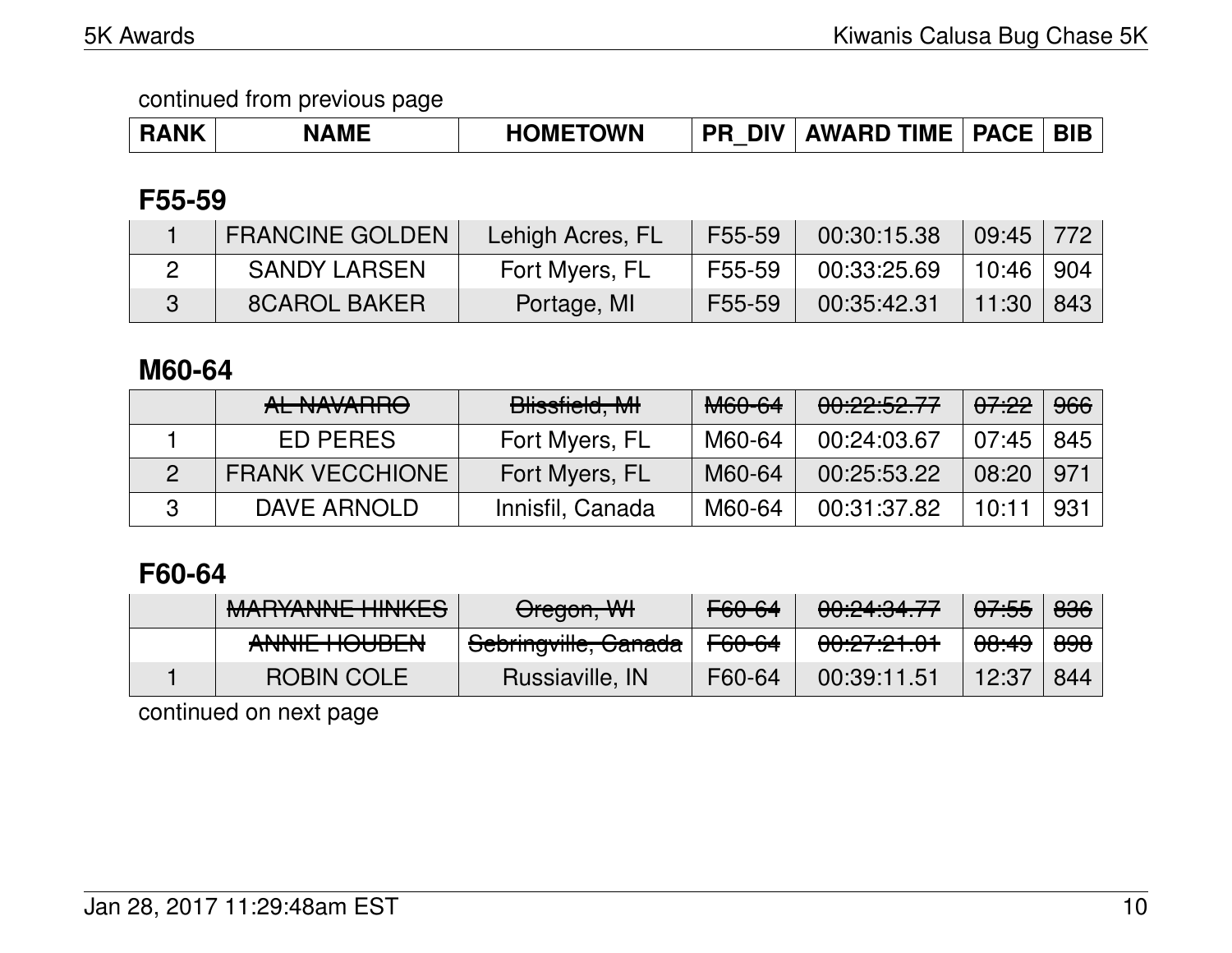| <b>RANK</b> | <b>NAME</b>         | <b>HOMETOWN</b>      |        | <b>PR DIV   AWARD TIME   PACE   BIB  </b> |             |     |
|-------------|---------------------|----------------------|--------|-------------------------------------------|-------------|-----|
|             | <b>KATE SMILEY</b>  | Cape Coral, FL       | F60-64 | 00:40:21.01                               | 13:00   846 |     |
|             | <b>SANDY BAZLEY</b> | North Fort Myers, FL | F60-64 | 01:00:51.19                               | 19:36       | 765 |

# **M65-69**

| <b>GREG KESLING</b> | Oregon, WI     | M65-69 | 00:24:28.07 | 07:53     | 835 |
|---------------------|----------------|--------|-------------|-----------|-----|
| <b>JOHN BATES</b>   | Captiva, FL    | M65-69 | 00:24:32.89 | 07:55 977 |     |
| <b>BION BEEBE</b>   | Cape Coral, FL | M65-69 | 00:26:18.01 | 08:28     | 784 |

## **F65-69**

| <b>MARY GRIFFIN</b> | Eastlake, OH   | F65-69 | 00:35:45.34 | 11:31       | 897 |
|---------------------|----------------|--------|-------------|-------------|-----|
| <b>RUTH NORRISH</b> | Eau Claire, WI | F65-69 | 00:36:27.26 | 11:45   794 |     |
| <b>JULIA PUCEL</b>  | Shorewood, IL  | F65-69 | 00:40:03.15 | 12:54   912 |     |

# **M70-74**

| M70-74 00:26:51.33 08:39 816<br>JOHN BRUBAKER  <br>Chatham, IL |  |
|----------------------------------------------------------------|--|